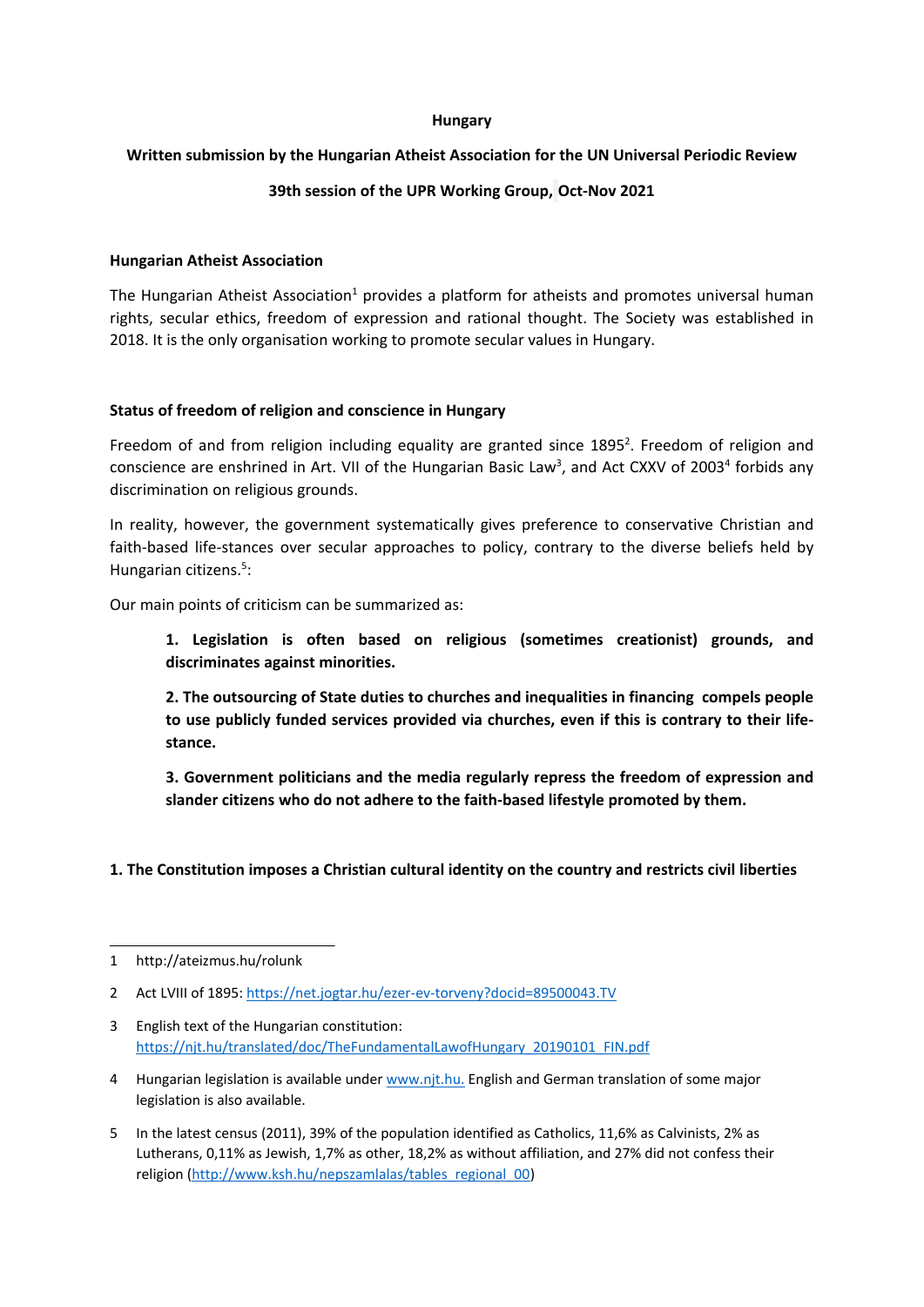The Preamble of the new "Basic Law" introduced in 2011 brings the conflation of national identity with (Catholic and Protestant) Christianity into legislation. Art. VII. (4) obliges the State to cooperate with and to grant privileges to churches, and Art. R (4) states that "The protection of the constitutional identity and Christian culture of Hungary shall be an obligation of every organ of the State".

The 9th Constitutional Amendment,<sup>6</sup> passed in December 2020, further restricts the personal and religious freedoms of minors and their parents, "ensuring" an upbringing "that is in accordance with the values based on the constitutional identity and Christian culture of our country." It also limits the definition of "families" to married couples and parent-children relations, and has gained notoriety for stating that "The mother shall be <sup>a</sup> woman, the father shall be <sup>a</sup> man", and that children have <sup>a</sup> right "to <sup>a</sup> self-identity corresponding to their sex at birth." The explanatory statement refers to the eternal "Order of Creation" being "continuously threatened" as reason for the amendment.

*Recommendation 1:* Religious freedom does not include the right to push one's religious views on others, and should not be used to undermine the basic rights of others. The State has <sup>a</sup> duty to uphold religious neutrality when passing legislation.

## **2. Personal freedoms and social security**

The government promotes <sup>a</sup> creationist view of the genders (presenting "traditional" gender roles as eternal). Heterosexual marriage is conflated with Christian values, and unmarried persons (including same-sex couples) are considered un-Christian and are discriminated against, especially if childless. Benefits to buy residential real estate are only granted to married couples who commit to having children, while social housing is very scarce and often unavailable to persons in households without minors.

The government refuses to ratify the Istanbul Convention because it promotes "destructive gender ideologies" and "illegal migration". Hungary rarely grants asylum, and in the asylum process Christians receive special treatment.<sup>7</sup>

*Recommendation 2:* Access to social security (including housing) should not be dependent upon an individual'<sup>s</sup> religion or belief, marital or other personal status, nor because <sup>a</sup> person'<sup>s</sup> situation is in conflict with the State'<sup>s</sup> views on gender and family.

The Hungarian government has pursued <sup>a</sup> pro-natalist family planning policy based on the promotion of the "traditional family" and support for childbirth. Grants are awarded to hospitals that refuse to carry out abortions. 8

While medical services during pregnancy and birth are free, health insurance does not cover contraceptives. Emergency contraception is available only on prescription, causing delays that lower

<sup>6</sup> <https://www.parlament.hu/irom41/13647/13647.pdf>

<sup>7</sup> The treatment of refugees by the Hungarian State has been widely covered, and legal action has been brought against the Hungarian State. [https://asylumineurope.org/reports/country/hungary/detention](https://asylumineurope.org/reports/country/hungary/detention-asylum-seekers/detention-conditions/conditions-detention-facilities/)[asylum-seekers/detention-conditions/conditions-detention-facilities/](https://asylumineurope.org/reports/country/hungary/detention-asylum-seekers/detention-conditions/conditions-detention-facilities/). On the asylum process: [http://www.bmbah.hu/index.php?option=com\\_k2&view=item&layout=item&id=521&Itemid=728&lang=e](http://www.bmbah.hu/index.php?option=com_k2&view=item&layout=item&id=521&Itemid=728&lang=en) [n](http://www.bmbah.hu/index.php?option=com_k2&view=item&layout=item&id=521&Itemid=728&lang=en). A separate state secretary post is dedicated to the "Aid for persecuted Christians".

<sup>8</sup> <https://humanistfederation.eu/wp-content/uploads/Abortion-Status-Report.pdf>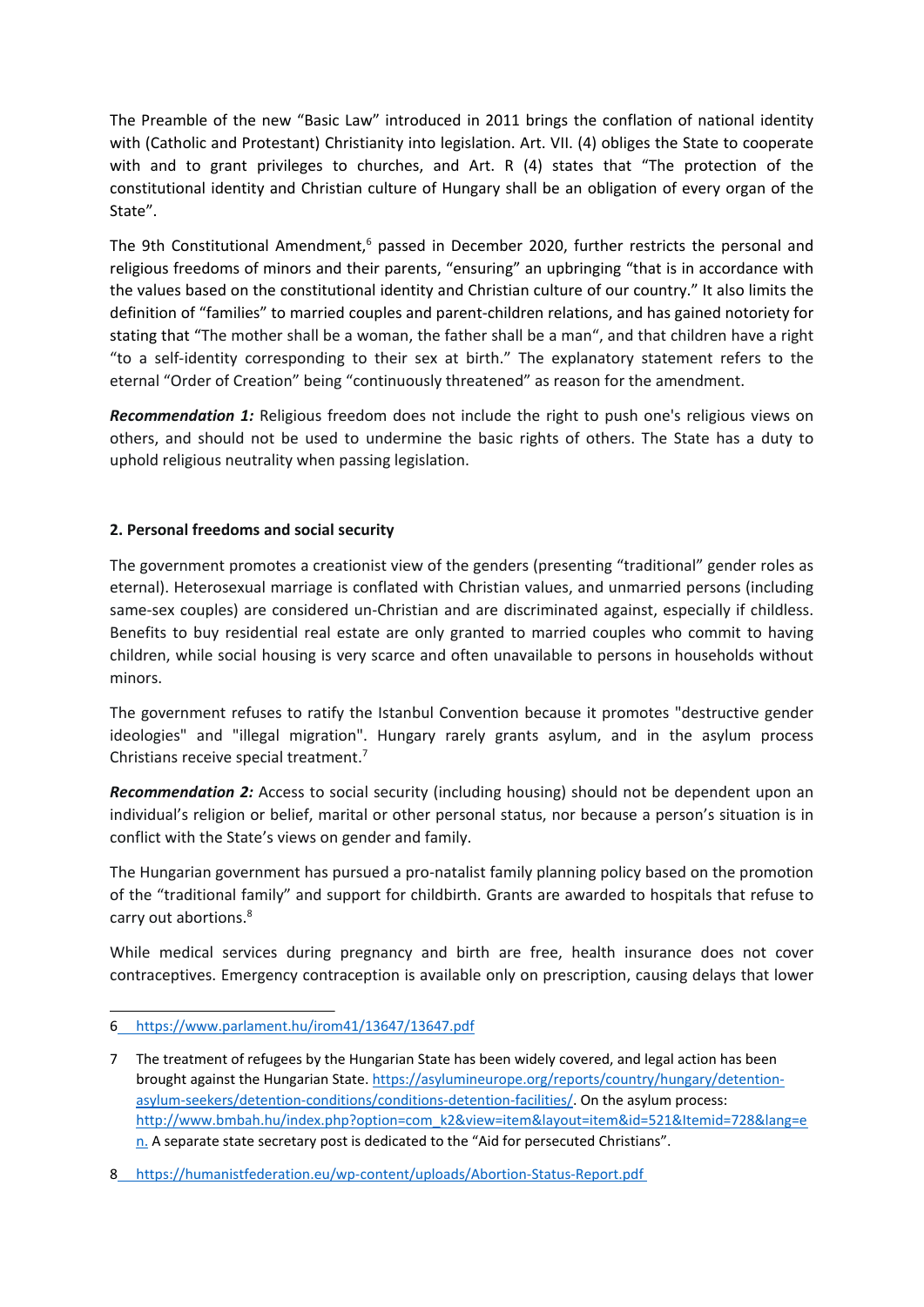the drug'<sup>s</sup> effectiveness. Access to voluntary sterilisation is restricted to persons over 40 or with at least three children. Non-married women are excluded from the state-funded assisted reproduction program.

Although abortions have been legal since 1953, they are difficult to access. Abortions are possible only after submitting to two counselling sessions with State officials who have <sup>a</sup> duty to dissuade the applicant from abortion<sup>9</sup>. Since 2012, medical abortions are not available, meaning that women seeking terminations must undergo <sup>a</sup> more invasive surgical procedure. In addition, the protection of the foetus from conception was introduced into the new Basic Law of 2011, raising fears that abortion may be criminalised in the future.

*Recommendation 3:* Neither marital or parental status, age nor the financial situation of the individual should play <sup>a</sup> role in the access to contraception, abortion, sterilisation, assisted reproduction or any other medical services. Access to emergency contraception and abortion should be regulated according to international best practices in medicine (which includes OTC emergency contraception and medical abortion outside hospitals). Compulsory counselling should be abolished or at least restricted to scientifically sound information, and the right of pregnant persons to selfdetermination and bodily autonomy must be upheld.

A recently passed  $Act^{10}$  rules that only married couples are eligible to apply for adoption. In exceptional cases, the minister may permit an adoption by an unmarried person. This effectively bans all non-married persons (including both singles and non-cis-hetero couples who until now applied as single persons) from adoption. Older, disabled and Roma children often found only nonmarried persons willing to adopt them, so this regulation prevents the most vulnerable children from finding <sup>a</sup> family.

*Recommendation 4:* Marital status (as well as sexual orientation) in itself is not <sup>a</sup> scientifically sound criterion to establish if <sup>a</sup> person is suitable as an adoptive parent and should not be used as such.

In 2020, an Act ruled that sex assigned at birth "based on primary sexual characteristics and on chromosomes" may not be changed.<sup>11</sup> Applications for legal gender change have *de facto* been refused since 2018.

*Recommendation 5:* State records of personal data should reflect facts and respect the human rights and dignity of trans- and intersex persons.

### **3. Privileges of the "churches"**

While Act CCVI of 2011 allows any religious association to obtain the privileges of an "established church" based on objective criteria, non-religious organisations are excluded from these

<sup>9</sup> Act LXXIX of 1992

<sup>10</sup> Act CLXV of 2020 modifying act V of 2013 on the civil code and law XXXI of 1997 on child protection

<sup>11</sup> §33 of Act XXX of 2020 amending act I of 2010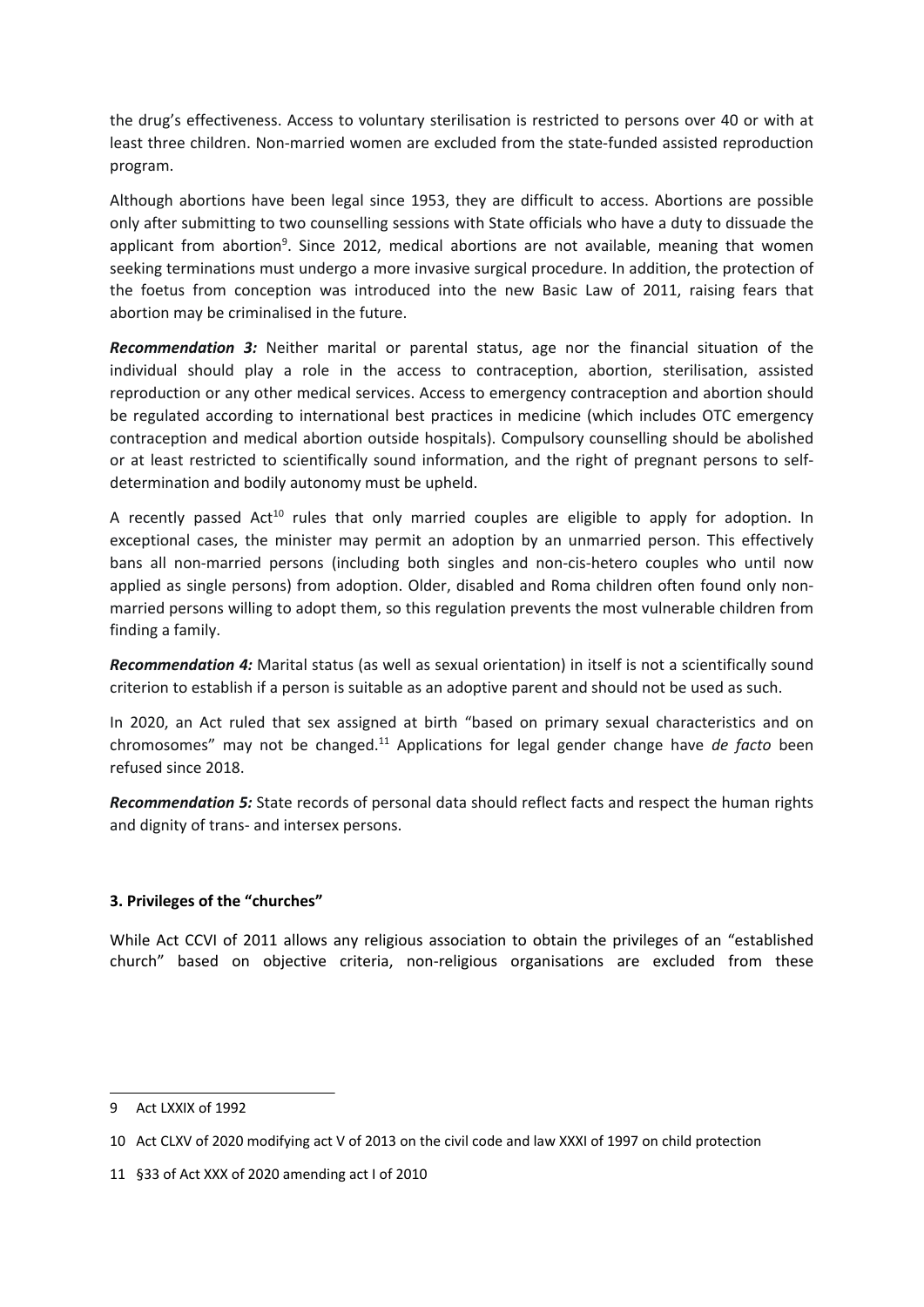prerogatives. 12

Since 2001, taxpayers can offer 1% of their personal income tax to an NGO (including NGOs established by churches) and <sup>a</sup> second 1% to <sup>a</sup> church. In 2021, 133 religious organizations are eligible to receive this tax benefit, while atheist, secular or humanist organisations are excluded. Taxpayers not wishing to offer their taxes to <sup>a</sup> church are provided with <sup>a</sup> state fund for education projects as an alternative, however, churches can also receive monies from this fund.

Churches are exempt from the transparency requirements that non-religious NGOs are subject to. They receive state funds under numerous budget headings, but as they do not publish annual financial statements, it is unclear how state funds are spent by the churches.

*Recommendation 6:* Taxpayers should not be forced to finance religious activities in conflict with their religion and conscience. Churches and religious associations should be subject to the same transparency requirements as regular NGOs.

Secular associations that provide the same public purpose activities as churches are discriminated against financially.

*Recommendation 7:* The state must ensure that public purpose activities receive equal funding from the State irrespective of whether they are provided by religious or secular organisations.

While the data protection rules of the EU and Hungary guarantee the right to have one's data deleted, the Catholic Church refuses to do so despite explicit requests from adults who were baptised as minors and never gave their consent to being registered.

*Recommendation 8:* The State should ensure that data protection rules are applied to religious organisations, and religious organizations should cancel or anonymize personal data on request in line with GDPR requirements (including the requirement on the accuracy of the data stored).

The issue of sexual abuse of children within the Hungarian Catholic church was largely ignored. No action was taken when the church appointed <sup>a</sup> man convicted for sexual abuse of his own son as religious instructor in <sup>a</sup> state school in Tatabánya, who later abused pupils. Recently, <sup>a</sup> victim of sexual abuse by <sup>a</sup> priest decided to come forward to the media, having been dismissed by church authorities after making his first complaint in 2003. He was taken to the police station for questioning for the whole of the national holiday after having wondered whether to approach church leaders in public during the procession on that day.<sup>13</sup>

In March 2021, government spokesperson Gergely Gulyás declared that there is no reason to investigate "paedophile acts" within the Catholic church.<sup>14</sup> While the head of the church has announced the appointment of <sup>a</sup> church official for child protection in his diocese and to introduce <sup>a</sup> course on child protection into the curriculum for the training of priests, more robust action is

<sup>12</sup> Section 7/A (2): "Religious communities shall pursue activities linked to <sup>a</sup> worldview that is directed towards the transcendental, has <sup>a</sup> system of faith-based principles, the teachings of which Act CCVI of 2011 relate to existence as <sup>a</sup> whole, and which embraces the entire human personality through specific codes of conduct (hereinafter "religious activities")."

<sup>13</sup> [https://insighthungary.444.hu/2021/02/26/hungarian-catholic-church-leaders-filed-charges-against-a](https://insighthungary.444.hu/2021/02/26/hungarian-catholic-church-leaders-filed-charges-against-a-victim-of-sexual-abuse)[victim-of-sexual-abuse](https://insighthungary.444.hu/2021/02/26/hungarian-catholic-church-leaders-filed-charges-against-a-victim-of-sexual-abuse)

<sup>14</sup> [https://444.hu/2021/03/18/a-kormany-nem-akar-vizsgalatot-az-egyhazon-beluli-szexualis-visszaelesekrol](https://444.hu/2021/03/18/a-kormany-nem-akar-vizsgalatot-az-egyhazon-beluli-szexualis-visszaelesekrol-inkabb-a-liberalisok-hibaival-foglalkozna)[inkabb-a-liberalisok-hibaival-foglalkozna](https://444.hu/2021/03/18/a-kormany-nem-akar-vizsgalatot-az-egyhazon-beluli-szexualis-visszaelesekrol-inkabb-a-liberalisok-hibaival-foglalkozna)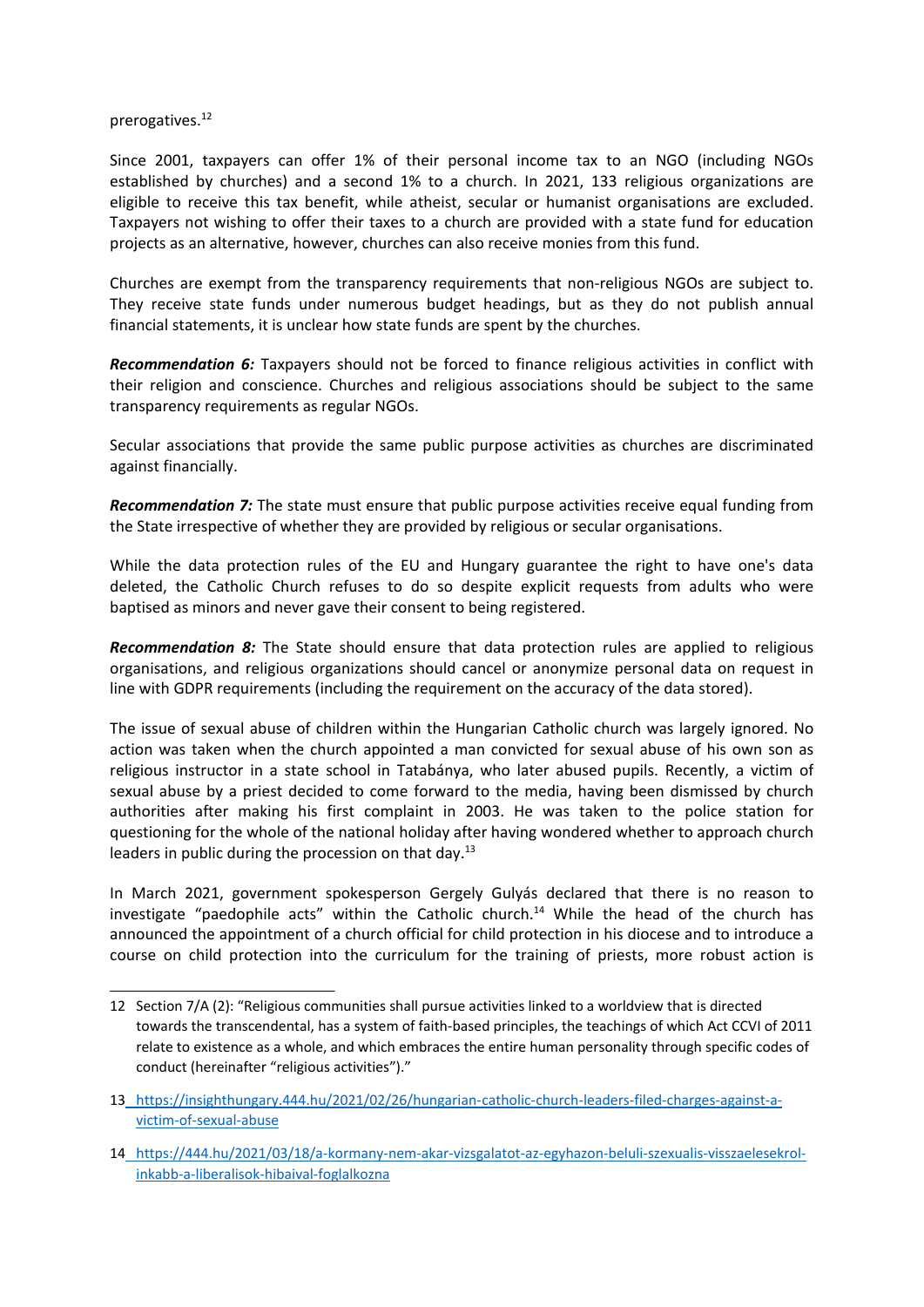needed to ensure children are not abused in future.

*Recommendation 9:* The State has an obligation of due diligence to prevent violence, including sexual abuse, against children and vulnerable persons, including children within religious communities. The government should investigate and prosecute those responsible for child abuse also within the Catholic church.

Religious gatherings have been consistently exempt from COVID-19 gathering restrictions. Prime minister Viktor Orbán himself attended <sup>a</sup> 250-person funeral in January 2021 (when <sup>a</sup> maximum of 50 people were allowed to gather). The police refused to press charges on the grounds that this was <sup>a</sup> religious gathering.

*Recommendation 10:* Religious communities and gatherings should not be exempt from public measures to protect health and safety.

#### **4. Outsourcing of State duties to churches**

Since the present government took office, state duties in education and social services are increasingly outsourced to churches. Homes for elderly persons and for people living with disabilities have come under church control in the last two decades, as only churches had all their costs reimbursed via the central state budget (while municipalities and private providers had to find additional funding sources).

Churches are also recruiting and overseeing foster parents,<sup>15</sup> and the organisation of homelessness services in Budapest is overseen by <sup>a</sup> consortium of the charity of the Maltese order and the Shelter Foundation.

Funding criteria are not transparent, and institutions maintained by the church do not publish annual financial statements (see above). It is estimated that institutions run by the churches receive at least 1.5 times (for some budget items, 4 times $^{16}$ ) as much as non-religious institutions receive for the same public task.

*Recommendation 11:* The State should ensure that persons who, in line with their personal beliefs, prefer to use public services offered by non-sectarian providers are able to access such services and do not suffer any disadvantage, such as lower quality of the service due to less favourable funding, from doing so.

### *Education:*

While State schools are not allowed to discriminate, church schools are free to do so and thereby heavily contribute to segregation across the school system.<sup>17</sup> The exclusion of Roma pupils from disadvantaged backgrounds from Church-run schools as well as Church-run segregated schools for children from disadvantaged families are <sup>a</sup> form of racial and social discrimination that is

15

[https://neveloszuloiprogram.hu/static/dokumentumok/neveloszuloi\\_halozatok\\_elerhetosege\\_2020.05](https://neveloszuloiprogram.hu/static/dokumentumok/neveloszuloi_halozatok_elerhetosege_2020.05.14_1.pdf) [.14\\_1.pdf](https://neveloszuloiprogram.hu/static/dokumentumok/neveloszuloi_halozatok_elerhetosege_2020.05.14_1.pdf)

<sup>16</sup> Cf. Balázs Romhányi's analysis (Fiscal Responsibility Institute association): [https://168.hu/itthon/valami](https://168.hu/itthon/valami-nagyon-eltorzult-negyszer-tobb-penzt-ad-az-allam-az-egyhazi-iskolaknak-mint-a-sajatjainak-5029)[nagyon-eltorzult-negyszer-tobb-penzt-ad-az-allam-az-egyhazi-iskolaknak-mint-a-sajatjainak-5029](https://168.hu/itthon/valami-nagyon-eltorzult-negyszer-tobb-penzt-ad-az-allam-az-egyhazi-iskolaknak-mint-a-sajatjainak-5029)

<sup>17</sup> <http://mek.oszk.hu/18200/18263/18263.pdf>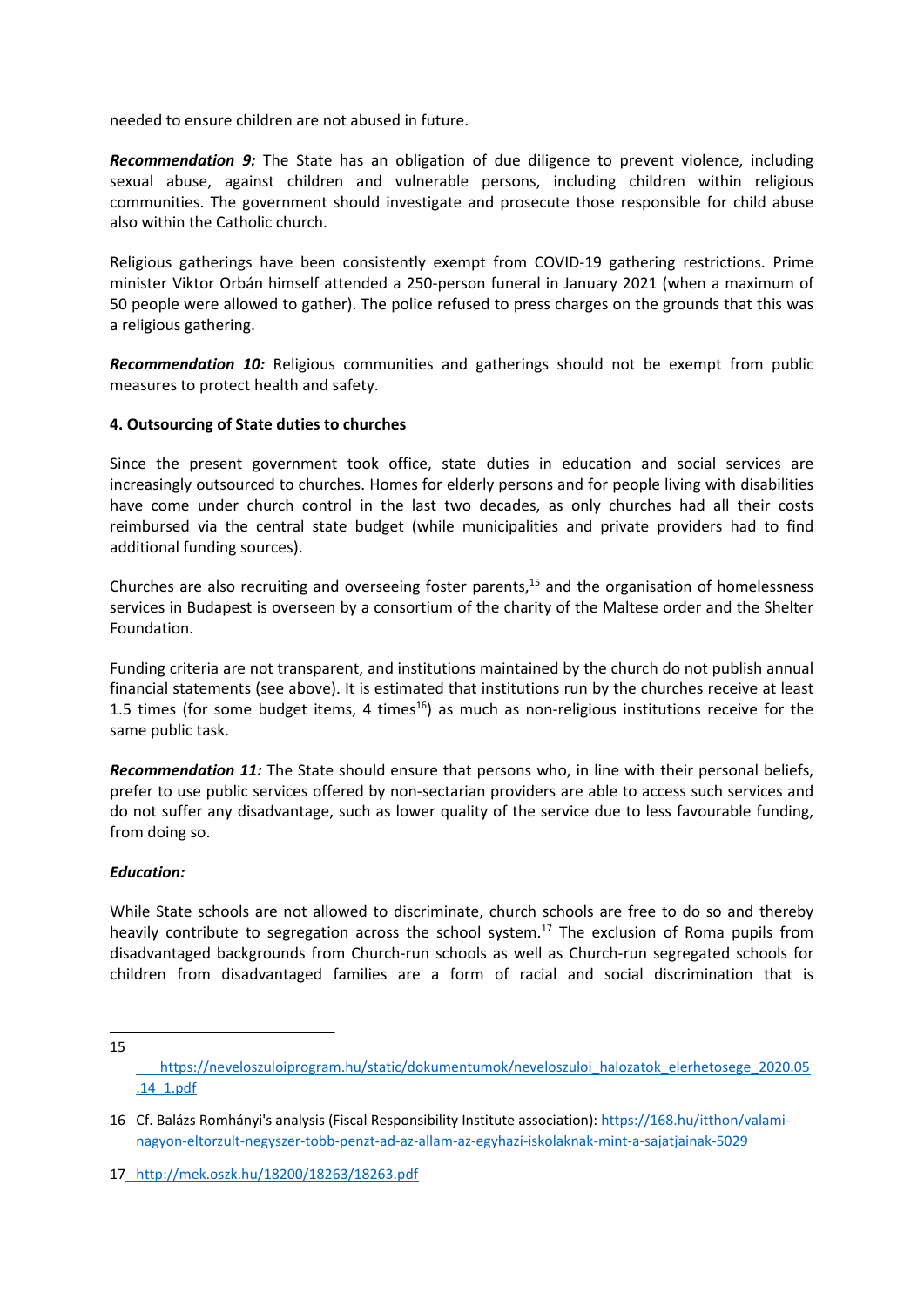perpetuated with the full knowledge and support of the State.<sup>18</sup>

The number of church-operated schools has doubled since 2010,<sup>19</sup> and in some municipalities, no secular alternative is available.

*Recommendation 12:* The state must ensure that all children have access to non-sectarian education services of equally good quality, and the elimination of segregation within education must be prioritized.

Since 2013, religion or ethics classes are mandatory in state schools. When enrolling their children, parents have to disclose their religious affiliation. Not all ethics teachers have relevant training, and while the textbooks invite children to discuss various issues, values are presented as given. When religion appears in ethics textbooks, it is rarely presented as topic for critical discourse.<sup>20</sup>

*Recommendation 13:* The same qualification requirements should apply to ethics teachers as to teachers of other subjects (i.e. <sup>a</sup> degree in philosophy). Textbooks should be scientifically sound and present values not as norms but as topics open for discussion.

## **Academic freedom, autonomy of universities**

The Hungarian government has systematically undermined liberal, independent educational institutions in order to create <sup>a</sup> generation of citizens rooted in "traditional" Hungarian values. Its actions violate the rights of academic freedom and education.

The expulsion of the Central European University (CEU) received widespread media coverage, $^{21}$  as well as the fact that the government banned an accredited program in gender studies in 2018.

Academic freedom is usually restricted via funding decisions. In 2019, the Hungarian Academy of Sciences was "restructured", accompanied by massive budget cuts in line with Minister László

bodily integrity, nor the ethics of birth control, procreation and voluntary childlessness.

<sup>18</sup> <http://www.errc.org/news/hungary-a-short-history-of-segregation>

<sup>19</sup> [https://dari.oktatas.hu/letoltes\\_pub/kozerdeku/koznevelesi\\_statisztikai\\_evkonyv\\_2018\\_2019.pdf](https://dari.oktatas.hu/letoltes_pub/kozerdeku/koznevelesi_statisztikai_evkonyv_2018_2019.pdf) p. 47 ff

<sup>20</sup> In the textbook for grade 8 (https://www.tankonyvkatalogus.hu/site/kiadvany/FI-504030801), Catholic church representatives saving Jews are mentioned, while e.g. supporters in the Vatican helping the escape of nazi criminals are not. Abuse within the Catholic church is mentioned but dismissed as "single cases" with no bearing on the church. In grade 7 (https://www.tankonyvkatalogus.hu/site/kiadvany/FI-504030701), the story explaining love in Plato's Symposium is related without mentioning that it deals also with homosexual love. The textbook for grade 11 (https://www.tankonyvkatalogus.hu/site/kiadvany/FI-504031101\_1) presents abortion in the context of scientifically unsound statements and presents two NGOs assisting women in carrying their unwanted pregnancy to term, while no space is given to discuss possible reasons for abortion such as the need for

<sup>21</sup> By <sup>a</sup> slight modification of the relevant legislation, universities from non-EU countries operating in Hungary have been outlawed unless there is an international agreement between the Hungarian government and the state of origin of the university. Although CEU managed to convince the relevant US state authorities to sign an agreement, the Hungarian government was not willing to approve the agreement, so CEU had to leave the country. As <sup>a</sup> recent development, the Hungarian government has welcomed one of the biggest universities of the People's Republic of China into the country.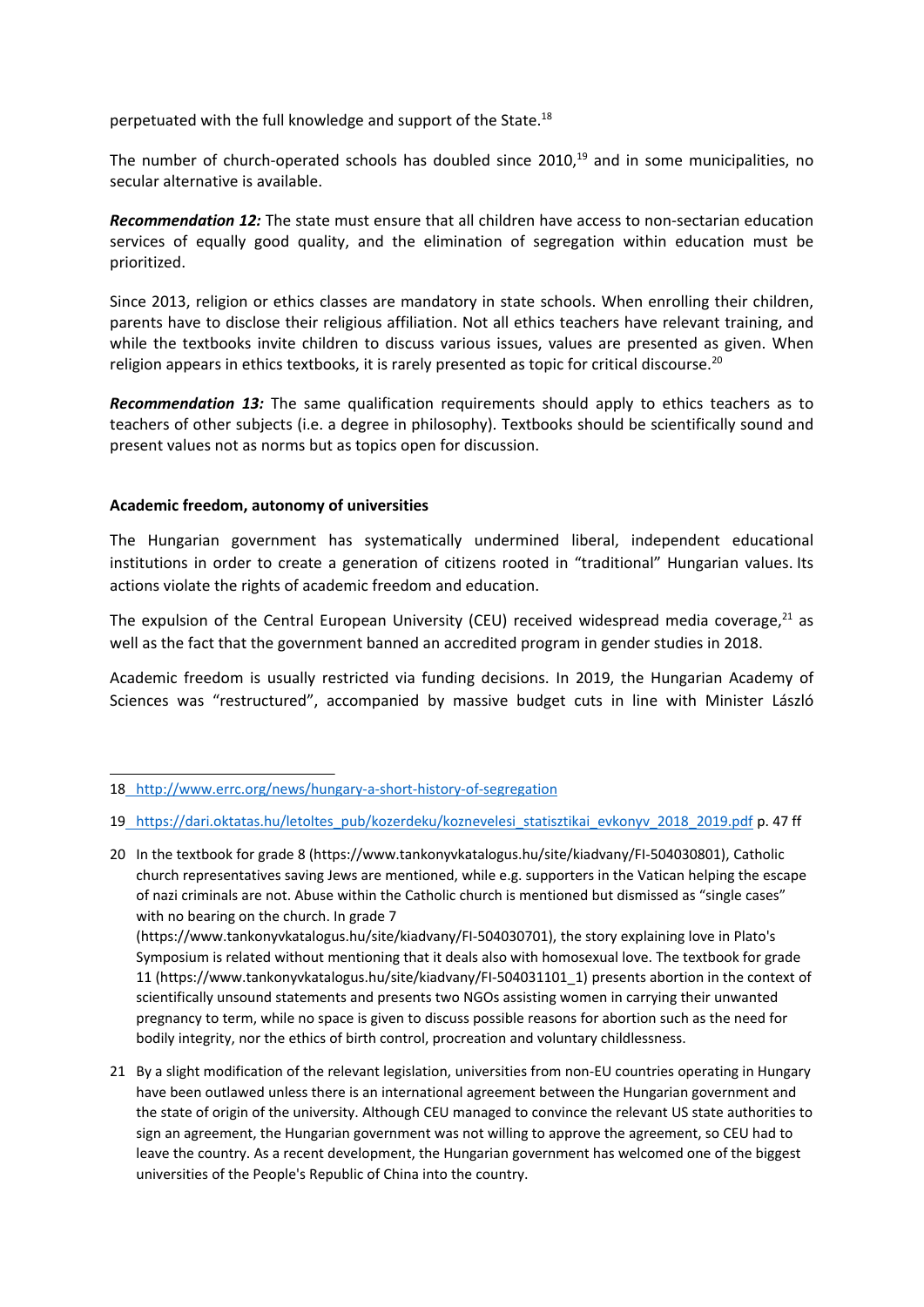Palkovics's stance on the uselessness of fundamental research.<sup>22</sup> Funding for universities is not provided via clear and unbiased criteria, and the state has interfered with study programs accredited by the Hungarian Accreditation Committee.

*Recommendation 14:* Funding for higher education and research should be based on transparent academic criteria. The scientific autonomy of the Hungarian Accreditation Committee must be ensured, and its decisions and experts' opinions must be respected. In all its boards and committees, the representatives of higher education and research must be the majority.

The government has initiated the privatisation of state universities. Private owners of universities can influence the study and research program of their institutions, i.e. academic freedom is at the mercy of those appointed to their supervisory boards.<sup>23</sup> One of the institutions affected by this process is the University of Theatre and Film Arts, whose resistance has received wide media coverage.

*Recommendation 15:* The academic freedom of teaching and research staff at non-state institutions must be strengthened; foundations owning such institutions must not interfere in academic issues.

### **Media and hate speech**

Much has been written on the decline of media freedom in Hungary (state television channels, Népszabadság, Origo.hu, Index.hu, Klubrádió). State television and KESMA<sup>24</sup> outlets together with private outlets including online media receiving sate funds specialize in anti-atheist and anti-LGBT+ hate speech.<sup>25</sup> In February 2021, the Curia ruled that if the existence of opposing views is mentioned, the requirement of balanced presentation is fulfilled, legitimating the practice of not informing about dissenting opinions.<sup>26</sup>

Hate speech legislation is routinely abused to silence criticism: Charges were pressed against HVG weekly in 2014 for its "nativity scene" depicting politicians over <sup>a</sup> heap of money that takes the place of Jesus. Persons conflating the abortion pill with the Eucharist<sup>27</sup> in a performance in front of the Polish Embassy to demonstrate against abortion restriction in 2016 were accused of violating religious feelings. Legal action was taken in 2020 against caricaturist Gábor Pápai for publishing <sup>a</sup> satirical drawing of Cecília Müller with Jesus on the cross<sup>28</sup>. Although these lawsuits were ultimately

- 24 https://en.wikipedia.org/wiki/Central European Press and Media Foundation
- 25 [https://www.alkotmanybirosag.hu/kozlemeny/nem-alaptorveny-ellenes-a-kozep-europai-sajto-es-media](https://www.alkotmanybirosag.hu/kozlemeny/nem-alaptorveny-ellenes-a-kozep-europai-sajto-es-media-alapitvany-bovitesi-szandekat-nemzetstrategiai-jelentosegunek-minosito-kormanyrendelet)[alapitvany-bovitesi-szandekat-nemzetstrategiai-jelentosegunek-minosito-kormanyrendelet](https://www.alkotmanybirosag.hu/kozlemeny/nem-alaptorveny-ellenes-a-kozep-europai-sajto-es-media-alapitvany-bovitesi-szandekat-nemzetstrategiai-jelentosegunek-minosito-kormanyrendelet)
- 26 [https://kuria-birosag.hu/hu/sajto/mediaszolgaltato-eleget-tesz-kiegyensulyozott-tajekoztatas](https://kuria-birosag.hu/hu/sajto/mediaszolgaltato-eleget-tesz-kiegyensulyozott-tajekoztatas-kovetelmenyenek-ha-legalabb)[kovetelmenyenek-ha-legalabb](https://kuria-birosag.hu/hu/sajto/mediaszolgaltato-eleget-tesz-kiegyensulyozott-tajekoztatas-kovetelmenyenek-ha-legalabb)
- 27 [http://real.mtak.hu/95750/1/web\\_pdf\\_budapest\\_report\\_on\\_christian\\_persecution\\_kicsi-186-196.pdf](http://real.mtak.hu/95750/1/web_pdf_budapest_report_on_christian_persecution_kicsi-186-196.pdf) [https://index.hu/belfold/2019/11/13/budapest\\_kuria\\_masodfok\\_fellebbezes\\_abortusz\\_tuntetes/](https://index.hu/belfold/2019/11/13/budapest_kuria_masodfok_fellebbezes_abortusz_tuntetes/)
- 28 The national chief medical officer faces Christ on the cross and states: "The underlying condition caused the pending", alluding to the fact that Ms Müller kept stressing the underlying medical conditions of those deceased with COVID-19.

<sup>22</sup> [https://www.dw.com/en/hungary-parliament-puts-academy-of-sciences-institutes-under-government](https://www.dw.com/en/hungary-parliament-puts-academy-of-sciences-institutes-under-government-control/a-49440144)[control/a-49440144](https://www.dw.com/en/hungary-parliament-puts-academy-of-sciences-institutes-under-government-control/a-49440144)

<sup>23</sup> <https://hungarytoday.hu/govt-model-change-medical-universities-higher-ed-competitive-mistrust/>